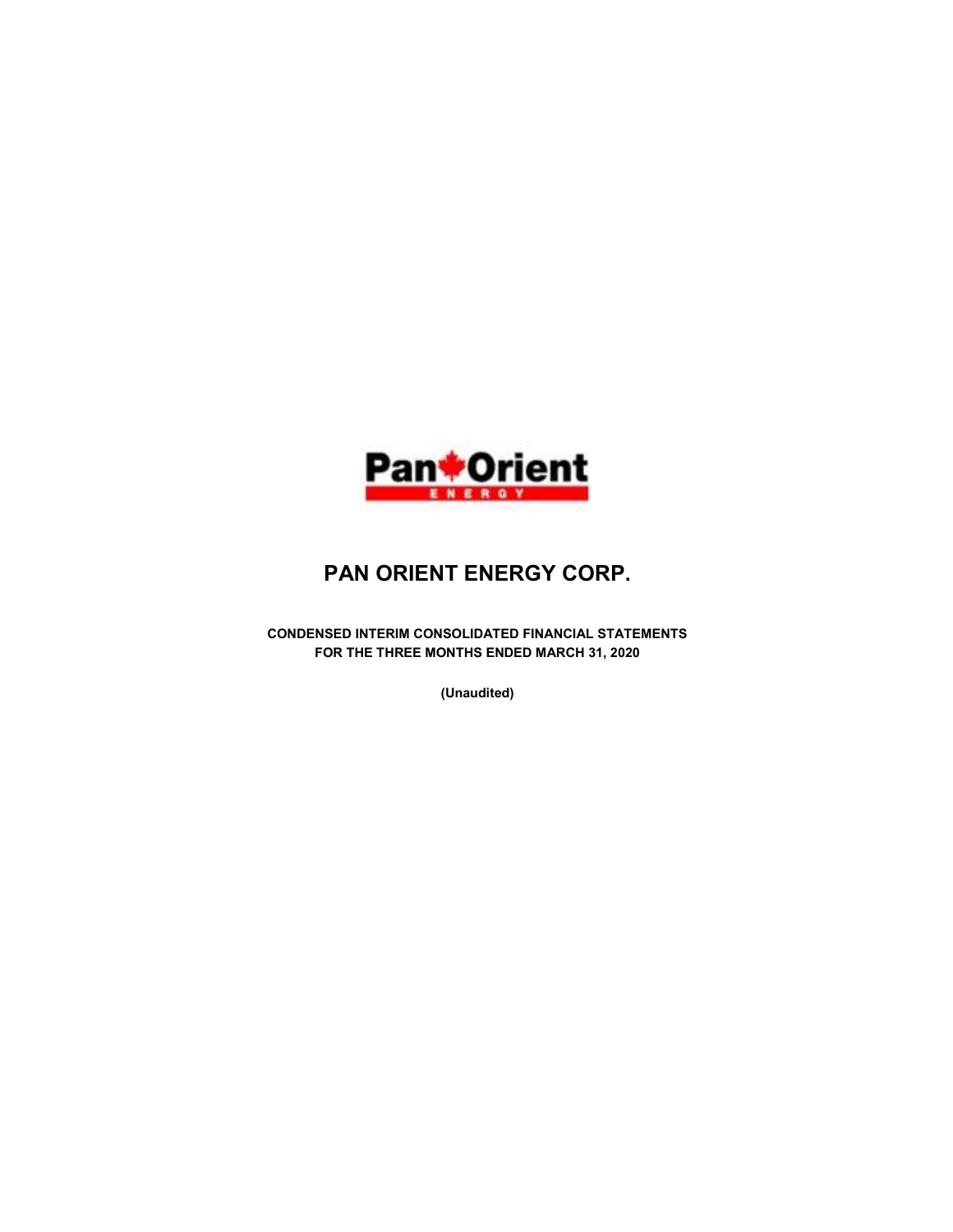Pan Orient Energy Corp.

Consolidated Statements of Financial Position

(Expressed in Canadian dollars, unless otherwise noted)

| (Unaudited)                                              |           |                    |
|----------------------------------------------------------|-----------|--------------------|
|                                                          | March 31  | December 31        |
| (\$000s)                                                 | 2020      | 2019               |
| <b>Assets</b>                                            |           |                    |
|                                                          |           |                    |
| <b>Current</b>                                           |           |                    |
| Cash and cash equivalents                                | 28,863    | 24,767             |
| Accounts receivable                                      | 480       | 790                |
|                                                          | 29,343    | 25,557             |
| <b>Deposits</b>                                          | 607       | 604                |
| Investment in joint venture (note 3)                     | 30,209    | 34,127             |
| <b>Right-of-use assets</b>                               | 6         | 122                |
| Property, plant and equipment (note 5)                   | 379       | 395                |
| Exploration and evaluation (note 6)                      | 99        | 85,851             |
| <b>Total assets</b>                                      | 60,643    | 146,656            |
|                                                          |           |                    |
| <b>Liabilities</b>                                       |           |                    |
| <b>Current</b>                                           |           |                    |
| Accounts payable and accrued liabilities                 | 3,017     | 3,343              |
| Lease liabilities                                        | 13        | 124                |
| Decommissioning provision (note 7)                       | 534       | 536                |
|                                                          | 3,564     | 4,003              |
| Deferred tax liabilities (note 6)                        |           | 5,574              |
| Decommissioning provision (note 7)                       | 1,638     | 1,679              |
| <b>Total liabilities</b>                                 | 5,202     | 11,256             |
|                                                          |           |                    |
| Shareholders' equity                                     |           |                    |
| Share capital (note 8)                                   | 89,298    | 91,131             |
| Contributed surplus                                      | 29,194    | 27,923             |
| Non-controlling interest                                 | (5, 119)  | 16,985             |
| Accumulated other comprehensive income<br><b>Deficit</b> | 2,727     | 2,903              |
|                                                          | (60, 659) | (3, 542)           |
| Total shareholders' equity                               | 55,441    | 135,400<br>146,656 |
| Total liabilities and shareholders' equity               | 60,643    |                    |

Segmented information (note 10) Commitments (note 11)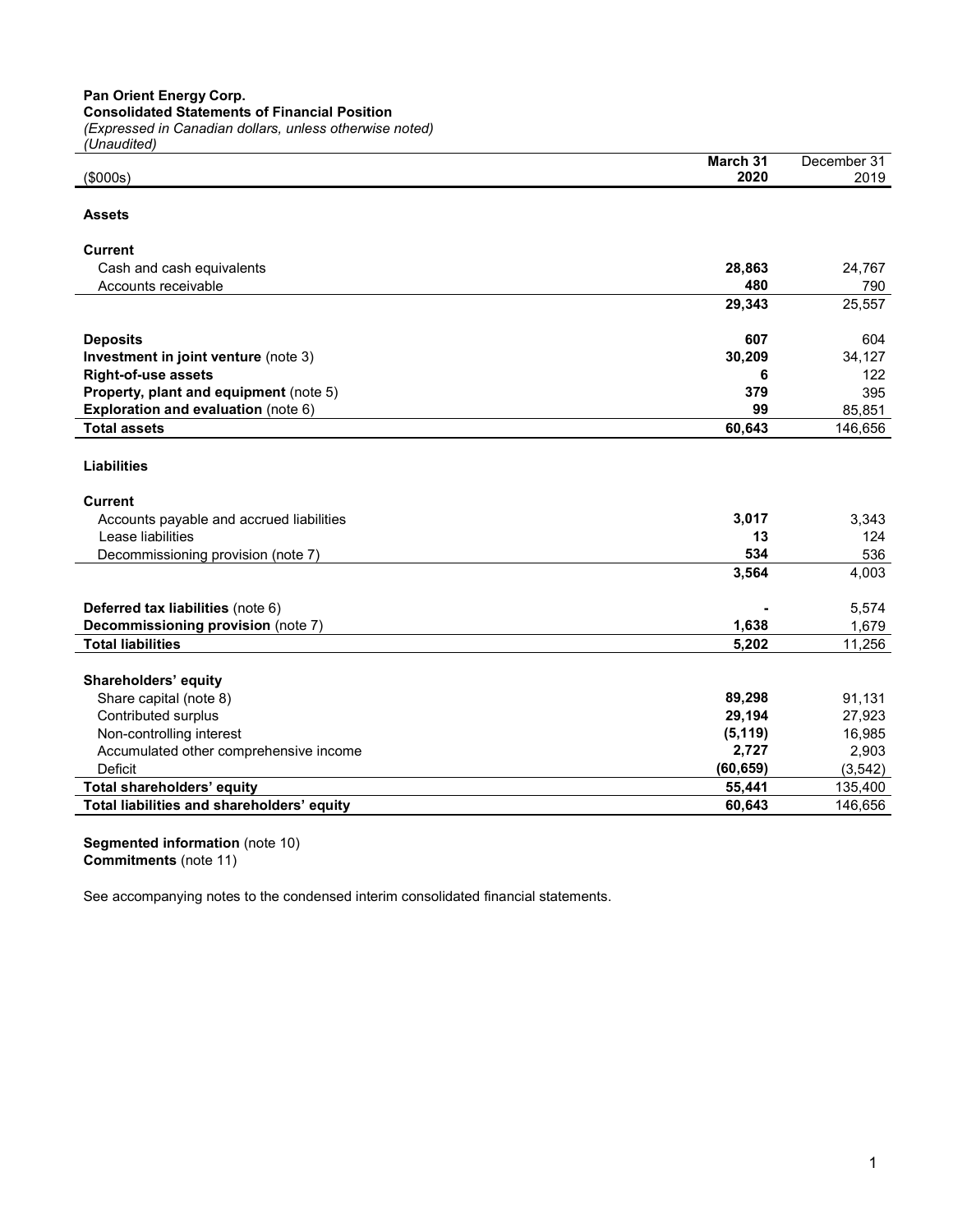## Pan Orient Energy Corp. Consolidated Statements of Operations and Comprehensive Loss

(Expressed in Canadian dollars, unless otherwise noted) (Unaudited)

|                                                                       |           | <b>Three Months Ended</b> |
|-----------------------------------------------------------------------|-----------|---------------------------|
|                                                                       |           | March 31                  |
| (\$000s, except per share amounts)                                    | 2020      | 2019                      |
| <b>Other income</b>                                                   |           |                           |
| Income from investment in joint venture (note 3)                      | 556       | 654                       |
| <b>Expenses</b>                                                       |           |                           |
| General and administrative                                            | 574       | 808                       |
| Stock-based compensation                                              | 127       | 393                       |
| Amortization and depreciation                                         | 14        | 14                        |
| Impairment (notes 5 and 6)                                            | 85,799    |                           |
| Finance income                                                        | (109)     | (67)                      |
| Foreign exchange (gain) loss                                          | (1, 519)  | 455                       |
|                                                                       | 84,886    | 1,603                     |
| Loss before taxes and non-controlling interest                        | (84, 330) | (949)                     |
| Taxes                                                                 |           |                           |
| Deferred income tax recovery                                          | (5, 574)  | (85)                      |
| Net loss from continued operations                                    | (78, 756) | (864)                     |
| Net loss from discontinued operations (note 4)                        | (465)     | (9)                       |
| <b>Net loss</b>                                                       | (79, 221) | (873)                     |
| <b>Other comprehensive loss</b>                                       |           |                           |
| Foreign exchange gain (loss) on translation of joint venture (note 3) | (176)     | 135                       |
| Foreign exchange loss on translation of foreign operations            |           | (291)                     |
| Total other comprehensive loss                                        | (176)     | (156)                     |
| <b>Total comprehensive loss</b>                                       | (79, 397) | (1,029)                   |
|                                                                       |           |                           |
| Net loss attributable to:                                             |           |                           |
| Common shareholders                                                   | (57, 117) | (849)                     |
| Non-controlling interest                                              | (22, 104) | (24)                      |
| <b>Net loss</b>                                                       | (79, 221) | (873)                     |
| Total comprehensive loss attributable to:                             |           |                           |
| Common shareholders                                                   | (57, 293) | (1,005)                   |
| Non-controlling interest                                              | (22.104)  | (24)                      |
| <b>Total comprehensive loss</b>                                       | (79, 397) | (1,029)                   |
| Net loss per share attributable to common shareholders (note 8)       |           |                           |
| Basic and diluted - from continued operations                         | \$ (1.04) | \$ (0.02)                 |
| Basic and diluted - from discontinued operations                      | \$ (0.01) | \$ (0.00)                 |
| Basic and diluted - from continued and discontinued operations        | \$ (1.05) | \$ (0.02)                 |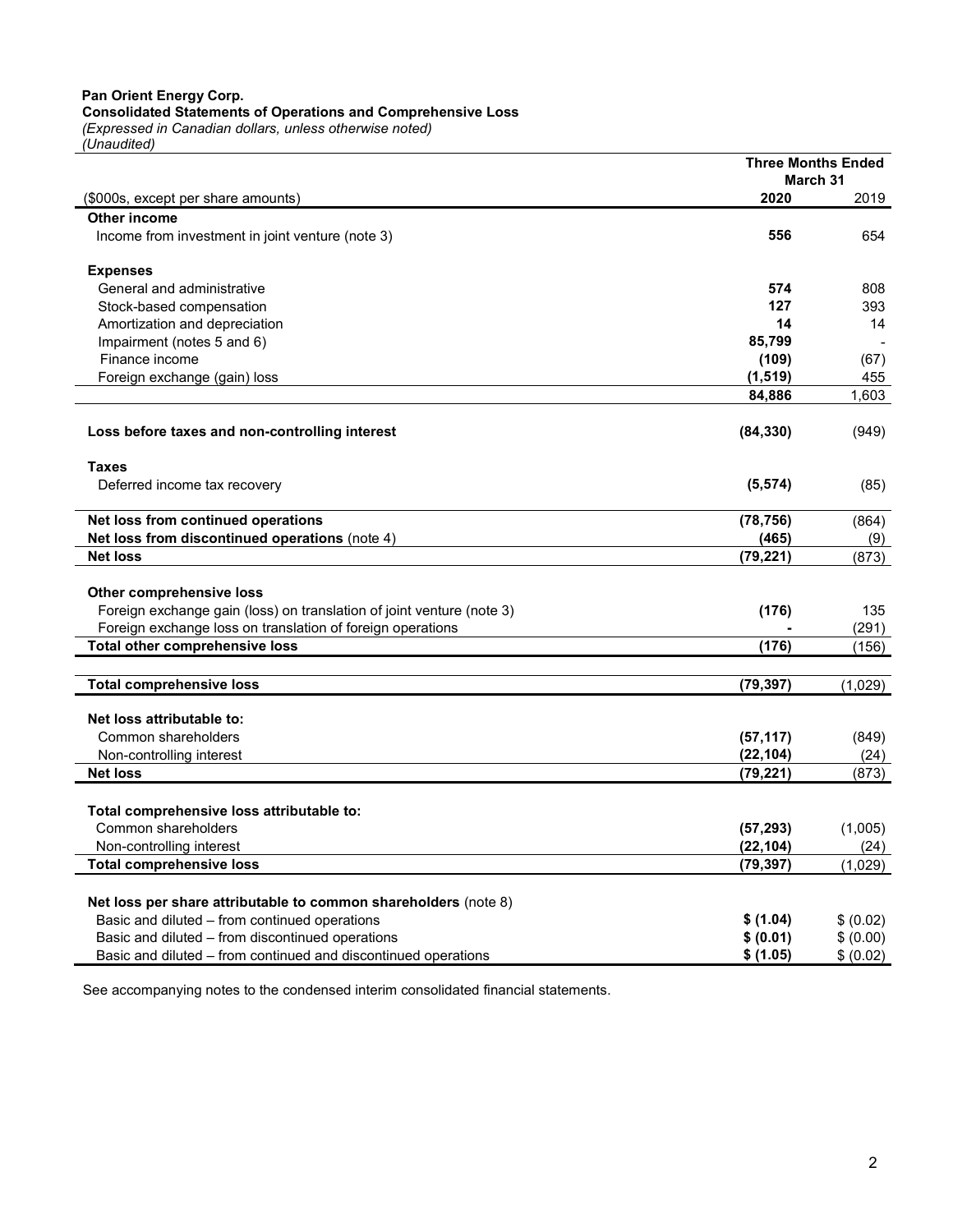# Pan Orient Energy Corp. Consolidated Statements of Changes in Shareholders' Equity

(Expressed in Canadian dollars, unless otherwise noted) (Unaudited)

| 1<br>(\$000s)                    | Share<br>Capital | Contributed<br>Surplus | <b>NCI</b>     | <b>AOCI</b>    | Retained<br>Earnings<br>(Deficit) | Total     |
|----------------------------------|------------------|------------------------|----------------|----------------|-----------------------------------|-----------|
| Balance as at December 31, 2018  | 91.851           | 26.965                 | 16.808         | 4,578          | 21,762                            | 161,964   |
| Net loss                         |                  |                        | (24)           |                | (849)                             | (873)     |
| Stock-based compensation expense |                  | 393                    |                |                | $\overline{\phantom{0}}$          | 393       |
| Other comprehensive loss         |                  |                        |                | (156)          |                                   | (156)     |
| Balance as at March 31, 2019     | 91,851           | 27,358                 | 16,784         | 4,422          | 20,913                            | 161,328   |
| Balance as at December 31, 2019  | 91.131           | 27.923                 | 16.985         | 2,903          | (3,542)                           | 135.400   |
| Net loss                         |                  |                        | (22, 104)      | $\blacksquare$ | (57, 117)                         | (79, 221) |
| Stock-based compensation expense |                  | 127                    |                |                |                                   | 127       |
| Normal course issuer bid         | (1,833)          | 1,144                  | $\blacksquare$ |                | $\overline{\phantom{a}}$          | (689)     |
| Other comprehensive loss         |                  |                        | $\blacksquare$ | (176)          | $\overline{\phantom{a}}$          | (176)     |
| Balance as at March 31, 2020     | 89,298           | 29.194                 | (5, 119)       | 2,727          | (60, 659)                         | 55.441    |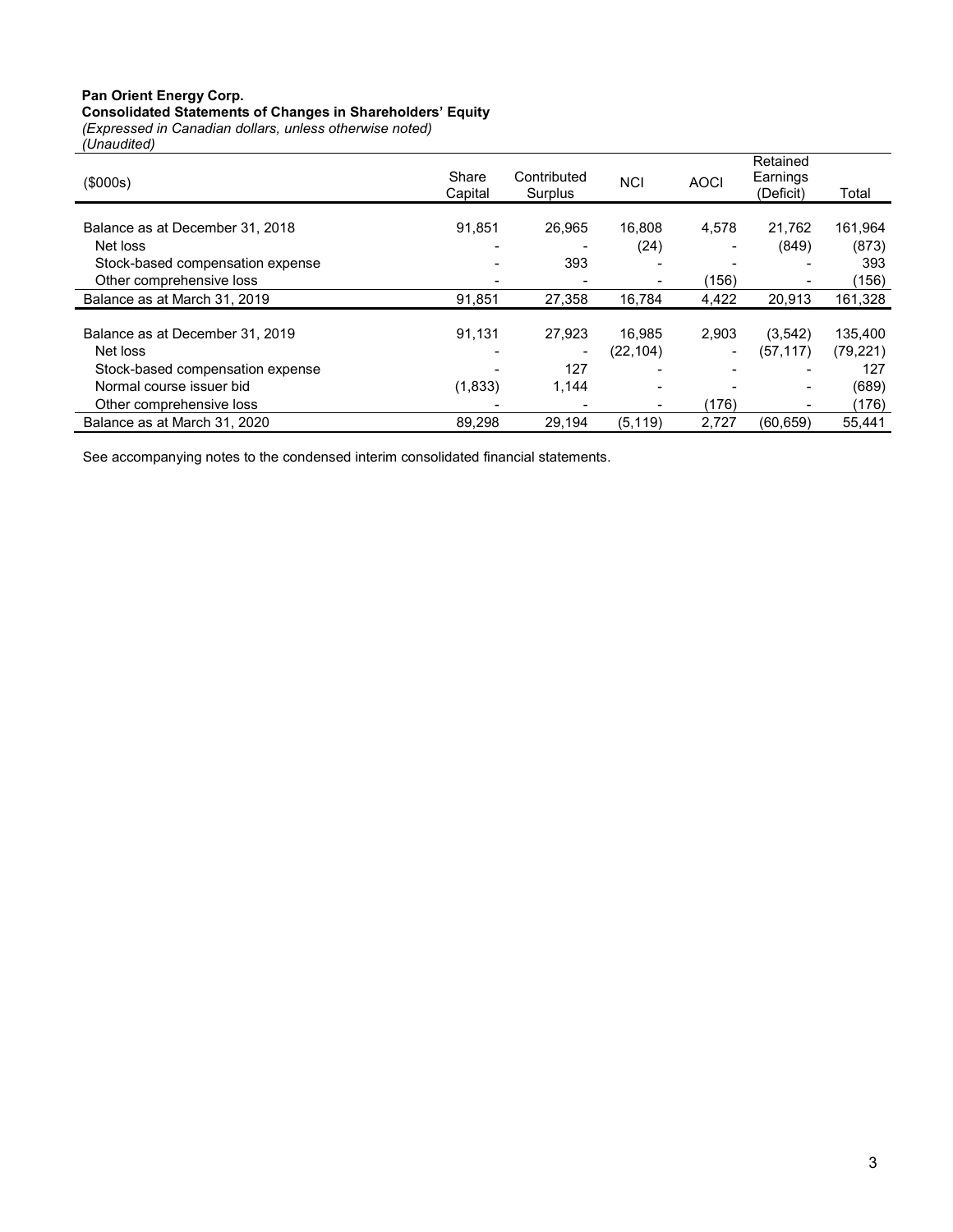|                                                                            |           | <b>Three Months</b><br>Ended |
|----------------------------------------------------------------------------|-----------|------------------------------|
|                                                                            |           | March 31                     |
| (\$000s)                                                                   | 2020      | 2019                         |
| <b>Cash Provided From (Used in)</b>                                        |           |                              |
|                                                                            |           |                              |
| <b>Operating Activities</b>                                                |           |                              |
| Net loss from continued operations                                         | (78, 756) | (864)                        |
| Adjustments for non-cash items:                                            |           |                              |
| Deferred income tax recovery                                               | (5, 574)  | (85)                         |
| Amortization and depreciation                                              | 14        | 14                           |
| Stock-based compensation                                                   | 127       | 393                          |
| Accretion                                                                  | 5         | 9                            |
| Income from investment in joint venture (note 3)                           | (556)     | (654)                        |
| Impairment                                                                 | 85,799    |                              |
| Recovery of decommissioning expense                                        |           |                              |
| Unrealized foreign exchange (gain) loss                                    | (1, 518)  | 455                          |
| Changes in non-cash working capital                                        | 60        | (100)                        |
| Cash flow used in operating activities                                     | (399)     | (832)                        |
|                                                                            |           |                              |
| <b>Investing Activities</b>                                                |           |                              |
| Property, plant and equipment                                              | (2)       |                              |
| Exploration and evaluation                                                 | (83)      | (124)                        |
| Dividend from investment in joint venture (note 3)                         | 4,300     |                              |
| Changes in non-cash working capital                                        | (13)      | 23                           |
| Cash flow from (used in) investing activities                              | 4.202     | (101)                        |
|                                                                            |           |                              |
| <b>Financing Activities</b>                                                |           |                              |
| Normal course issuer bid                                                   | (689)     |                              |
| Finance lease payments                                                     | (10)      |                              |
| Cash flow used in financing activities                                     | (699)     | $\overline{\phantom{a}}$     |
|                                                                            |           |                              |
| Change in cash and cash equivalents from continuing operations             | 3,104     | (933)                        |
| Change in cash and cash equivalents from discontinuing operations (note 4) | (526)     | 638                          |
| Effect of foreign exchange on cash and cash equivalents                    | 1,518     |                              |
|                                                                            |           | (521)                        |
| Cash and cash equivalents, beginning of period                             | 24,767    | 31,662                       |
|                                                                            |           |                              |
| Cash and cash equivalents, end of period                                   | 28,863    | 30,846                       |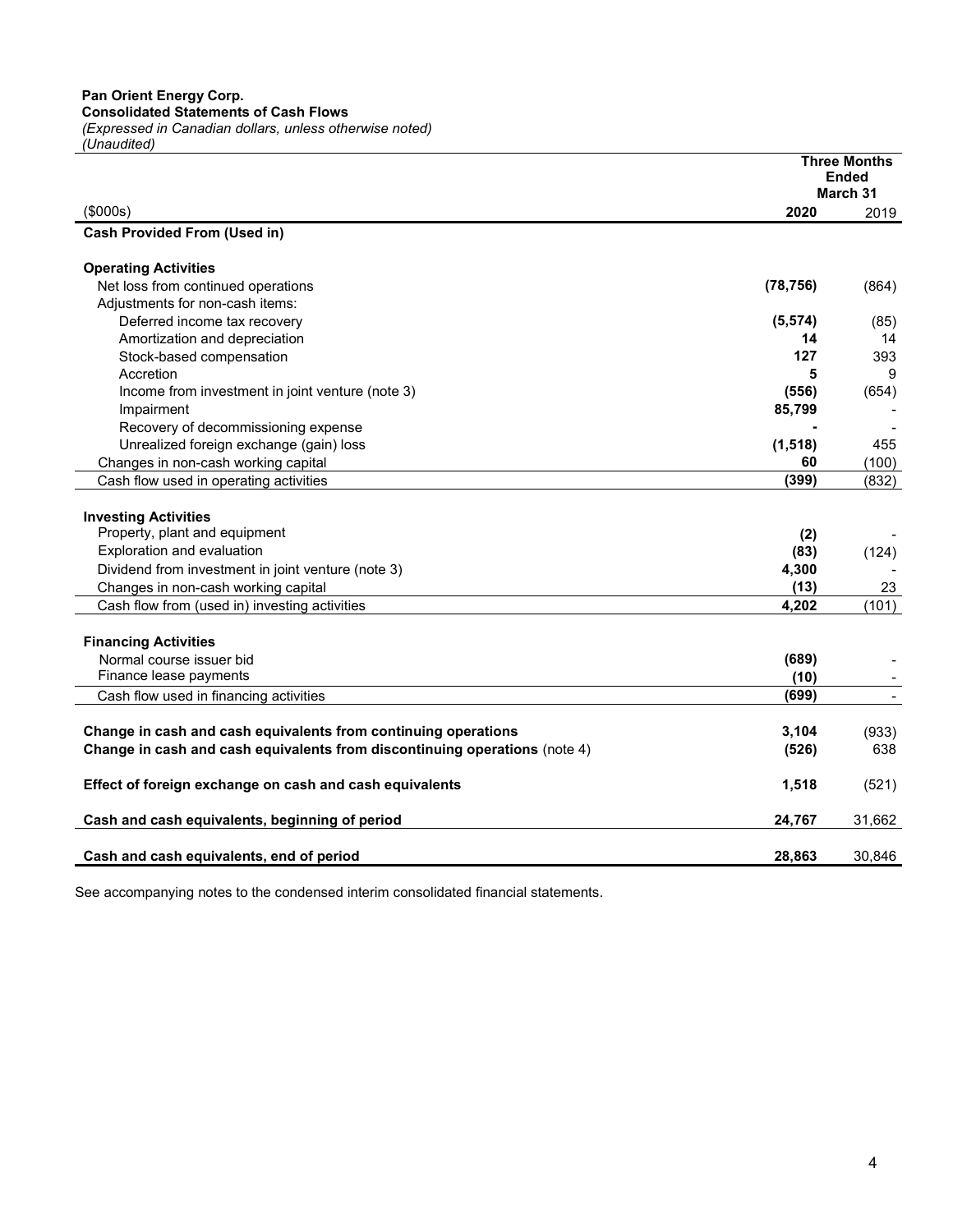#### 1) CORPORATE INFORMATION

Pan Orient Energy Corp. ("Pan Orient" or the "Company") is an Alberta, Canada corporation with shares listed on the TSX Venture Exchange ("TSX-V"). The records office and principal address is located at 1505, 505 – 3rd Street S.W., Calgary, Alberta, T2P 3E6.

Pan Orient is an oil and natural gas company based in Calgary, Alberta with interests in Pan Orient Energy (Siam) Ltd. which has properties onshore Thailand, interests in Andora Energy Corporation ("Andora") which has properties in northern Alberta, Canada (note 6) and with properties onshore Indonesia.

The undeveloped onshore interests in Indonesian East Jabung Production Sharing Contract ("PSC") expired in January 2020 and the operator is determining final steps to be taken for formal approval of the expiry from the Government of Indonesia, including reclamation requirements. An impairment expense for the East Jabung PSC was recorded in the fourth quarter of 2019. The Company is withdrawing from operations in Indonesia and effective January 1, 2020, operations are considered discontinued operations for accounting purposes (note 4).

## 2) BASIS OF PRESENTATION

#### Statement of Compliance

The interim condensed consolidated financial statements should be read in conjunction with the audited consolidated financial statements as at and for the year ended December 31, 2019. The following disclosures are incremental to those included with the annual consolidated financial statements. Certain disclosures that are normally required in the notes to the annual consolidated financial statements have been condensed or omitted. The interim condensed consolidated financial statements are prepared using the same accounting policies and methods of computation as disclosed in the annual consolidated financial statements except as described below.

The interim condensed consolidated financial statements are stated in Canadian dollars and have been prepared in accordance with the International Accounting Standards 34, "Interim Financial Reporting".

The interim condensed consolidated financial statements were approved by the Company's Board of Directors on May 12, 2020.

#### Use of Estimates and Judgments

The preparation of financial statements in accordance with IFRS requires management to make estimates, assumptions, and judgments that affect the reported amounts of assets and liabilities and disclosure of contingent assets and liabilities as at the dates of the statements of financial position as well as the reported amounts of revenues, expenses, and cash flows during the periods presented. Such estimates relate primarily to unsettled transactions and events as of the dates of the financial statements. Actual results could differ materially from estimated amounts.

Amounts recorded for depletion and depreciation and amounts used for property, plant and equipment and exploration and evaluation cost impairment calculations are based on a number of factors including estimates of oil and natural gas reserves and future costs required to develop those reserves. To test impairment, costs are allocated into cash generating units ("CGUs") based on their ability to generate largely independent cash flows. The determination of CGUs is subject to judgment. The transfer of exploration and evaluation assets to property, plant and equipment is based on management's judgment of technical feasibility and commercial viability.

Stock-based compensation is subject to the estimation of what the ultimate payout will be using pricing models such as Black-Scholes which is based on significant assumptions such as expected volatility, dividend yield and expected term.

Amounts recorded for decommissioning provision and the related accretion expense requires the use of estimates with respect to the amount and timing of abandonment costs, inflation and interest rates.

The provision for income taxes is based on judgments in applying income tax law and estimates on the applicable tax rates, timing, likelihood and reversal of temporary differences between the accounting and tax bases of assets and liabilities. These estimates are subject to measurement uncertainty and changes in these estimates could materially impact the financial statements of future periods.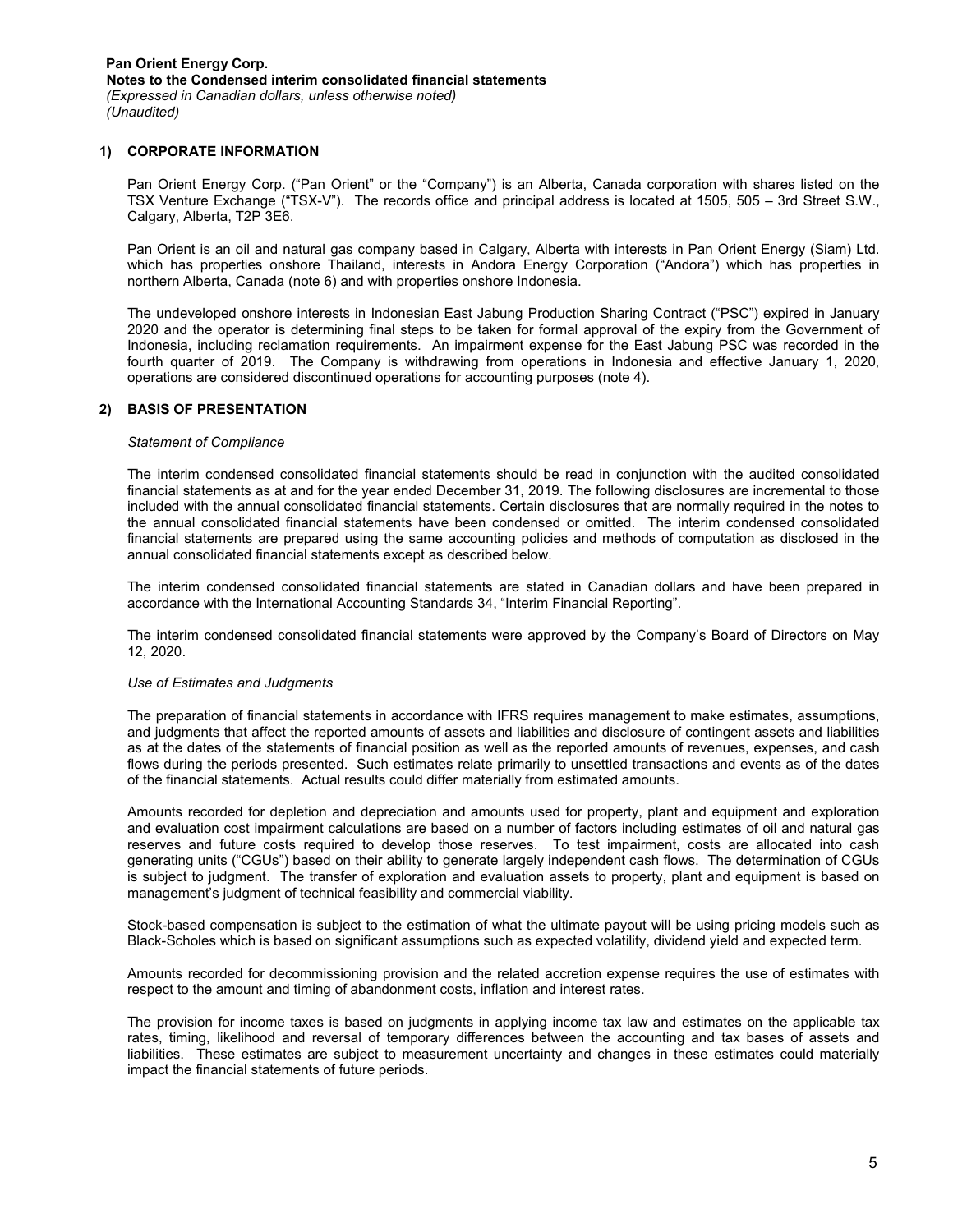In early March 2020, the World Health Organization declared the COVID-19 coronavirus outbreak to be a pandemic. Responses to the spread of COVID-19 have resulted in significant disruption to business operations and a significant increase in economic uncertainty, with more volatile commodity prices and currency exchange rates, and a marked decline in long-term interest rates. These events are resulting in a challenging economic climate in which it is difficult to reliably estimate the length or severity of these developments and their financial impact. The results of the potential economic downturn and any potential resulting direct and indirect impact to the Company has been considered in management's estimate described above at the period end; however there could be a further prospective material impact in future period.

## 3) INVESTMENT IN JOINT VENTURE

The Company holds a 50.01% interest in Pan Orient Energy (Siam) Ltd., which is considered a Joint Venture under IFRS and is accounted for using the equity method. Initial recognition of the investment in Joint Venture was recorded at fair value. The carrying amount is subsequently increased or decreased to recognize the Company's share of the profit or loss from the joint venture. Distributions received from the joint venture reduce the carrying amount of the investment whereas funding to the joint venture increase the carrying amount. The Company's profit or loss includes its share of the joint venture's profit or loss and the Company's other comprehensive income includes its share of the joint venture's other comprehensive income or loss. The carrying amount of the Company's Investment in Joint Venture is as follows:

| Three months ended:                              |         | March 31 |
|--------------------------------------------------|---------|----------|
| $($ \$000s $)$                                   | 2020    | 2019     |
| Investment in Joint Venture, beginning of period | 34,127  | 34.504   |
| Change in amounts due from joint venture         |         | (113)    |
| Net income from joint venture, after tax         | 556     | 654      |
| Dividend paid                                    | (4,300) |          |
| Foreign currency translation                     | (176)   | 135      |
| Investment in Joint Venture, end of period       | 30,209  | 35,180   |
|                                                  |         |          |
| Pan Orient Energy (Siam) Ltd. (1)                |         |          |

| Summarized Financial Information |           | March 31 |
|----------------------------------|-----------|----------|
| (\$000s)                         | 2020      | 2019     |
| <b>Current assets</b>            | 21.167    | 15.488   |
| Non-current assets               | 73.010    | 70.479   |
| <b>Current liabilities</b>       | (10,623)  | (4,659)  |
| Non-current liabilities          | (32, 341) | (21,508) |
| Net assets                       | 51,213    | 59,800   |
|                                  |           |          |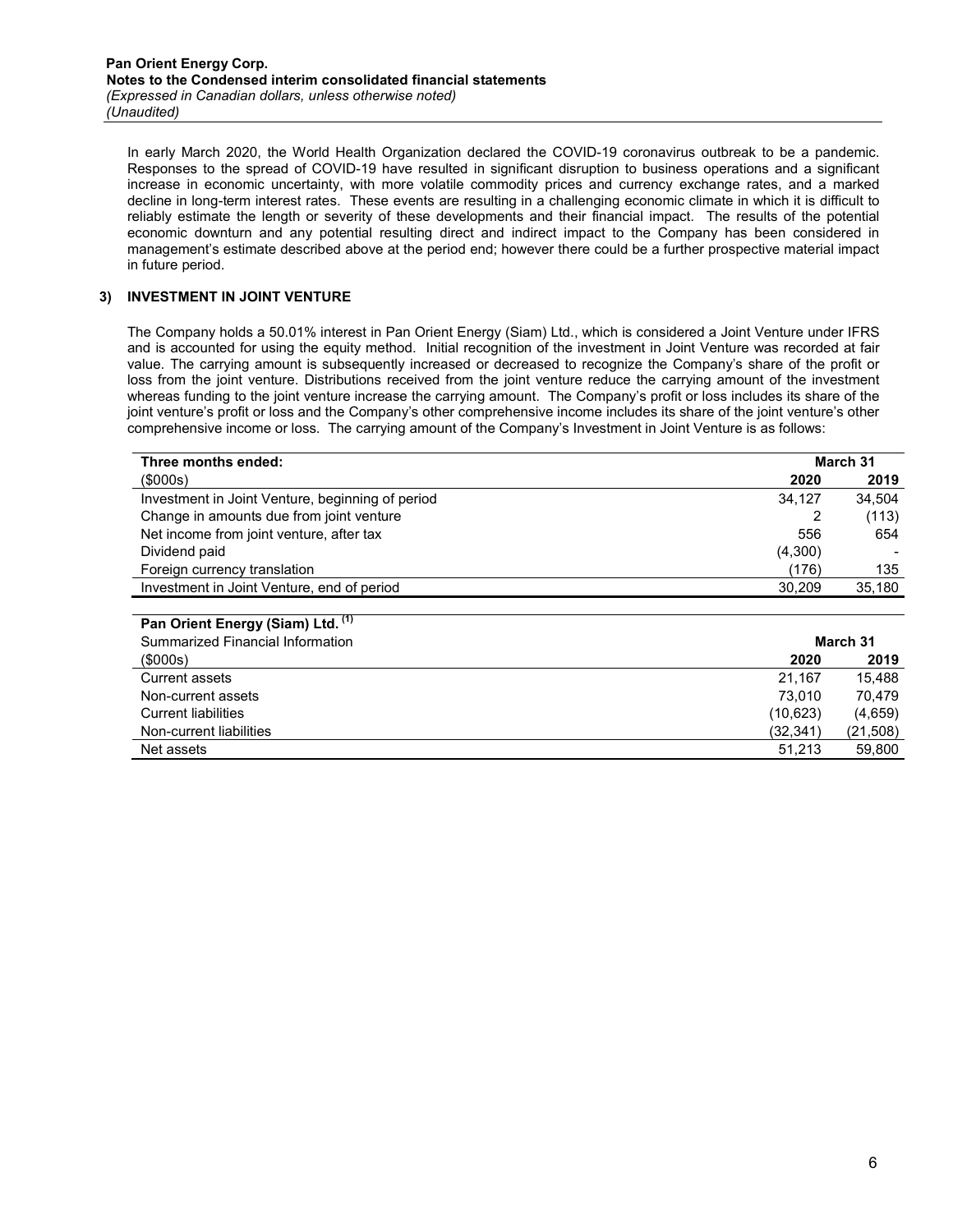| Pan Orient's 50.01% share of net assets of Pan Orient Energy (Siam) Ltd.<br>25.609<br>29.903<br>8.924<br>Fair value adjustment on initial recognition<br>8.924 |  |
|----------------------------------------------------------------------------------------------------------------------------------------------------------------|--|
|                                                                                                                                                                |  |
|                                                                                                                                                                |  |
| Amortization of fair value adjustment on initial recognition<br>(3.052)<br>(1,741)                                                                             |  |
| Change in amounts due from Joint Venture, since initial recognition<br>(1,906)<br>(1,272)                                                                      |  |
| Investment in Joint Venture<br>30.209<br>35.180                                                                                                                |  |

(1) Represents 100% of net assets of Pan Orient Energy (Siam) Ltd. and the Company has 50.01% equity interest in Pan Orient Energy (Siam) Ltd.

The Company's share of income or loss from the Joint Venture is as follows:

| Pan Orient Energy (Siam) Ltd. (1)<br>Summarized Statement of Comprehensive Income                         | <b>Three Months Ended</b><br>March 31 |       |
|-----------------------------------------------------------------------------------------------------------|---------------------------------------|-------|
| $($ \$000s $)$                                                                                            | 2020                                  | 2019  |
| Oil revenue                                                                                               | 13,736                                | 7,311 |
| Royalties                                                                                                 | (707)                                 | (356) |
| Interest income                                                                                           |                                       |       |
| Total net revenue                                                                                         | 13,030                                | 6,956 |
| Production and operating                                                                                  | 1,480                                 | 898   |
| Transportation                                                                                            | 504                                   | 205   |
| Depletion, depreciation and amortization                                                                  | 4,758                                 | 2,490 |
| General and administrative                                                                                | 481                                   | 402   |
| Foreign exchange gain                                                                                     | (14)                                  | (45)  |
| Total expenses                                                                                            | 7,209                                 | 3,950 |
| Income before taxes                                                                                       | 5,821                                 | 3,006 |
| Current income tax expense                                                                                | 3,216                                 |       |
| Deferred income tax expense                                                                               | 913                                   | 1,400 |
| Net income                                                                                                | 1,692                                 | 1,606 |
| Other comprehensive income (loss)                                                                         | (351)                                 | 272   |
| Total comprehensive income                                                                                | 1,341                                 | 1,878 |
| Pan Orient's share of income (loss) from Joint Venture under<br>equity method, (50.01% net to Pan Orient) |                                       |       |
| Pan Orient's share of net income                                                                          | 846                                   | 803   |
| Amortization of fair value adjustment                                                                     | (290)                                 | 149)  |
| Net income from Joint Venture                                                                             | 556                                   | 654   |

(1) Represents 100% of comprehensive income or loss of Pan Orient Energy (Siam) Ltd. and the Company has 50.01% equity interest in Pan Orient Energy (Siam) Ltd.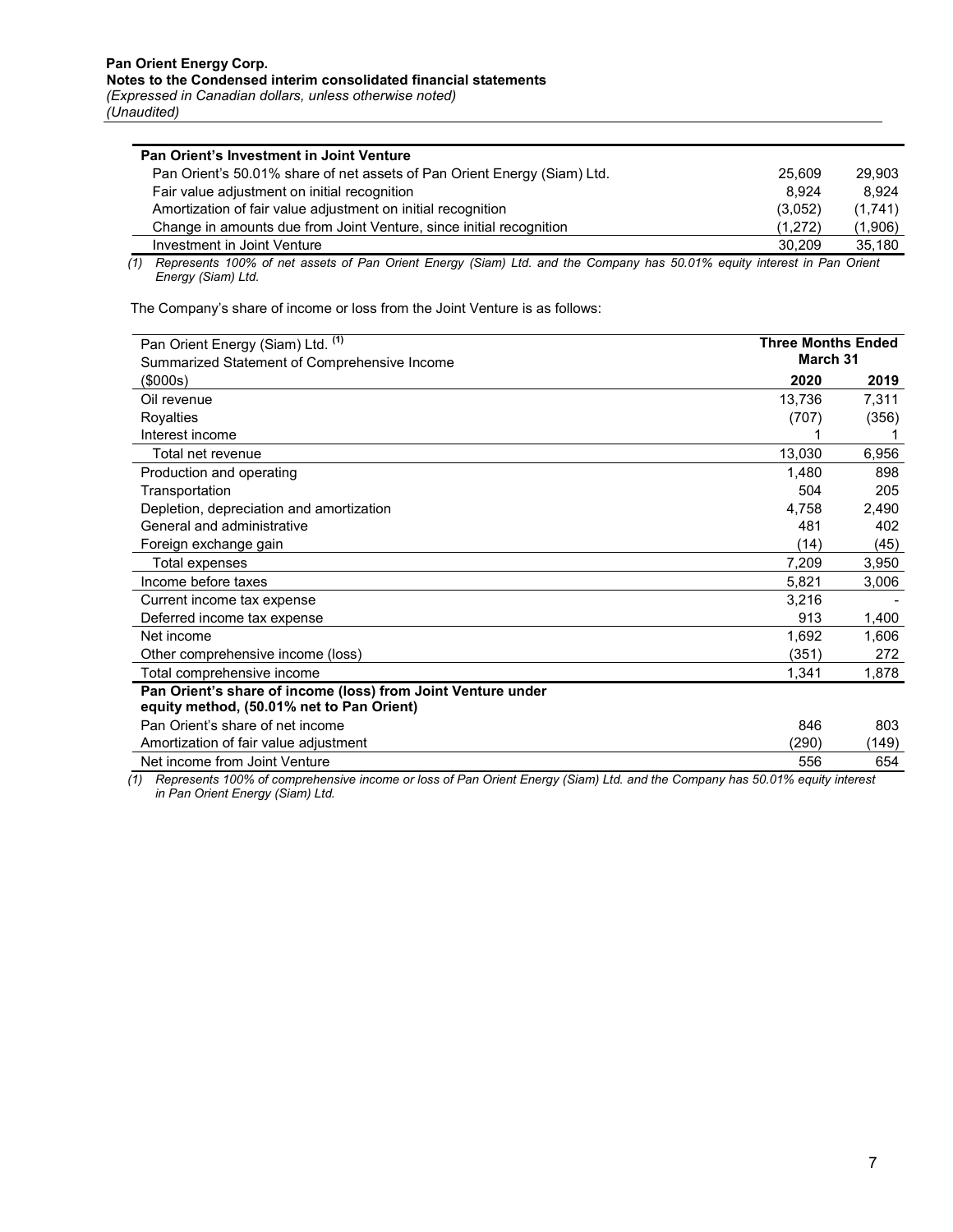## 4) DISCONTINUED OPERATIONS

The undeveloped onshore interests in Indonesian East Jabung PSC expired in January 2020 and the operator is determining final steps to be taken for formal approval of the expiry from the Government of Indonesia, including reclamation requirements. An impairment expense for the East Jabung PSC was recorded in the fourth quarter of 2019. The Company is withdrawing from operations in Indonesia and the office in Jakarta was closed on March 31, 2020. The operation in Indonesia for accounting purposes effective January 1, 2020 is considered a discontinued operation under "IFRS 5 – Non-current assets held for sale and discontinued operations".

The following tables summarized financial information related to discontinued operations in Indonesia:

Net loss from discontinued operations for the three months ended March 31, 2020 and 2019 is as follow:

|                                               | Three months ended<br><b>March</b> |      |
|-----------------------------------------------|------------------------------------|------|
| (\$000s)                                      | 2020                               | 2019 |
| <b>Expenses</b><br>General and administrative | 72                                 | 63   |
| Amortization                                  | 111                                | 24   |
| Recovery of exploration expense               | ۰                                  | (12) |
| Foreign exchange loss (gain)                  | 282                                | (66) |
| Net loss from discontinued operations         | 465                                | 9    |

Discontinued operations reported in the consolidated statements of cash flows are as follows:

| (\$000s)                                                          | Three months ended<br>March |         |
|-------------------------------------------------------------------|-----------------------------|---------|
|                                                                   | 2020                        | 2019    |
| Cash flow used in operating activities                            | (415)                       | (1,617) |
| Cash flow from investing activities                               | ۰                           | 2,281   |
| Cash flow used in financing activities                            | (111)                       | (26)    |
| Change in cash and cash equivalents from discontinuing operations | (526)                       | 638     |

#### 5) PROPERTY, PLANT AND EQUIPMENT

 $\overline{\phantom{a}}$ 

ř.

A reconciliation of the carrying amount of property, plant and equipment as at March 31, 2020 is set out below.

| (\$000s)                                                                                                                           | <b>Total</b>          |
|------------------------------------------------------------------------------------------------------------------------------------|-----------------------|
| Cost                                                                                                                               |                       |
| At December 31, 2019                                                                                                               | 1,353                 |
| Additions                                                                                                                          | 2                     |
| Impairment                                                                                                                         | (10)                  |
| At March 31, 2020                                                                                                                  | 1,345                 |
| Accumulated depletion, depreciation and amortization<br>At December 31, 2019<br>Amortization and depreciation<br>At March 31, 2020 | (958)<br>(8)<br>(966) |
| Net book value<br>At December 31, 2019                                                                                             | 395                   |
| At March 31, 2020                                                                                                                  | 379                   |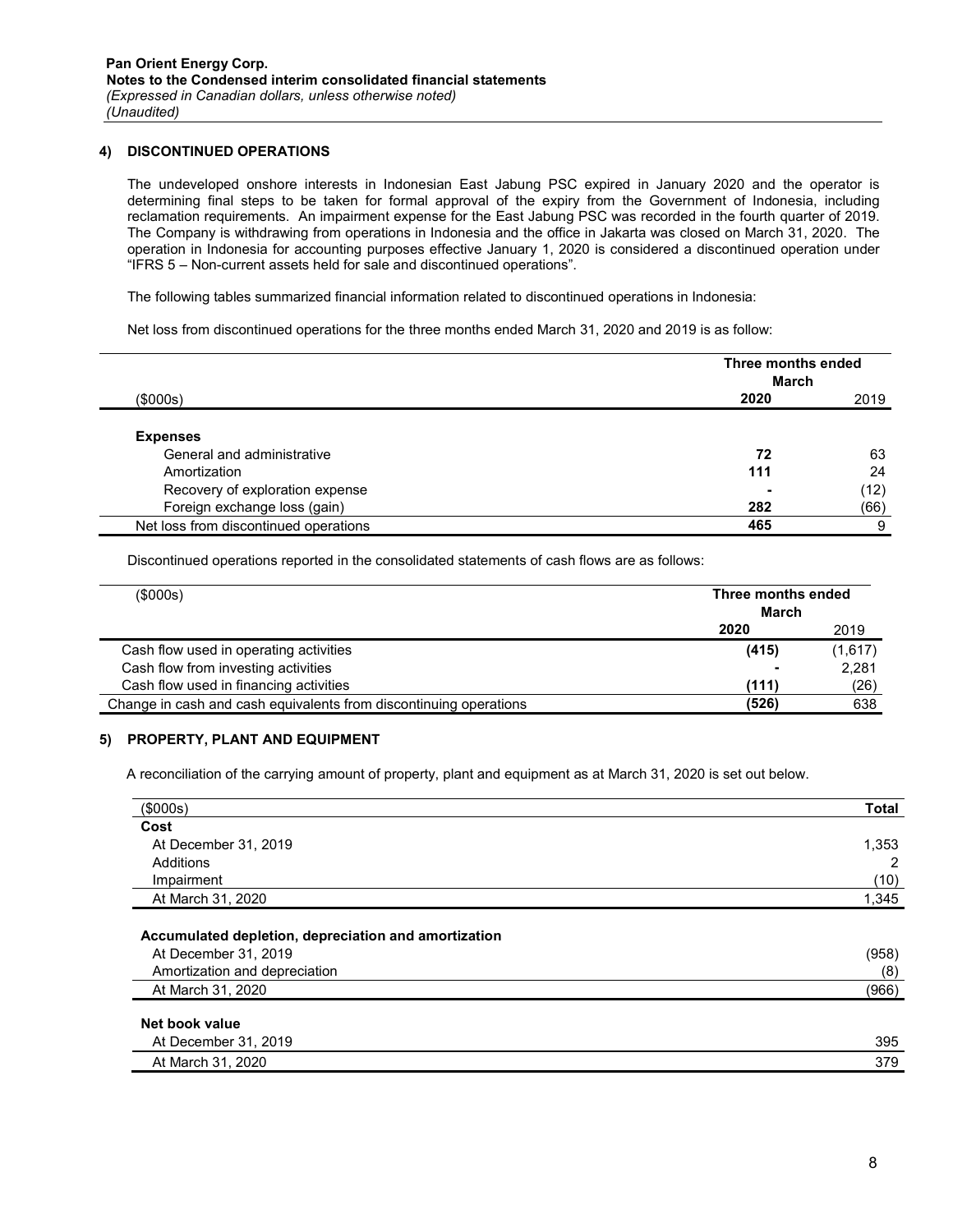## 6) EXPLORATION AND EVALUATION

A reconciliation of the carrying amount of exploration and evaluation ("E&E") assets as at March 31, 2020 is set out below.

| (\$000s)                         | <b>Total</b> |
|----------------------------------|--------------|
| At December 31, 2019             | 85,851       |
| Additions                        | 83           |
| Impairment                       | (85,789)     |
| Changes in decommissioning costs | (46)         |
| At March 31, 2020                | 99           |

#### Impairment

Impairment expense of \$85.8 million, partially offset by a \$5.6 million of deferred tax recovery, was recorded on the E&E assets related to the carrying value of Andora's Sawn Lake steam assisted gravity drainage project during the first quarter. Since mid-March 2020, the severe decline in crude oil prices resulting from geopolitical events and collapse of global crude oil demand due to COVID-19 has resulted in lower prices for heavy oil and bitumen and deterioration in the economics for commercial development at Sawn Lake. In the current market there is no expected commercial development at Sawn Lake and the impairment expense was recorded at March 31, 2020.

## 7) DECOMMISSIONING PROVISION

A reconciliation of the Company's decommissioning provision at March 31, 2020 is set out below.

| $($ \$000s $)$                                | Canada | Indonesia | <b>Total</b> |
|-----------------------------------------------|--------|-----------|--------------|
| At December 31, 2019                          | 1.679  | 536       | 2,215        |
| Revisions to obligations and foreign exchange | (46)   | 43        | (3)          |
| Settlement                                    |        | (45)      | (45)         |
| Accretion                                     | 5      |           | 5            |
| At March 31, 2020                             | 1.638  | 534       | 2,172        |
| Less current portion                          |        | (534)     | (534)        |
| Non-current portion                           | 1,638  |           | 1,638        |

The decommissioning provision is based on the Company's net ownership of wells and facilities in Indonesia and Canada, management's estimates of costs to abandon and reclaim those wells and facilities and the potential future timing of the costs to be incurred. Total undiscounted cash flows, escalated at 0.78% for inflation (December 31, 2019 – 1.34%), required to settle the Company's decommissioning provision are estimated to be \$2.8 million at March 31, 2020 (December 31, 2019 – \$3.2 million). Payments to settle the provision will be made over the operating lives of the underlying assets and are estimated to be incurred between 2020 and 2050. Estimated costs of the non-current portion of the provision have been discounted at the risk-free interest rate in the jurisdiction in which the expenditure is expected to be incurred which averaged at 1.21% at March 31, 2020 (December 31, 2019 – 1.75%).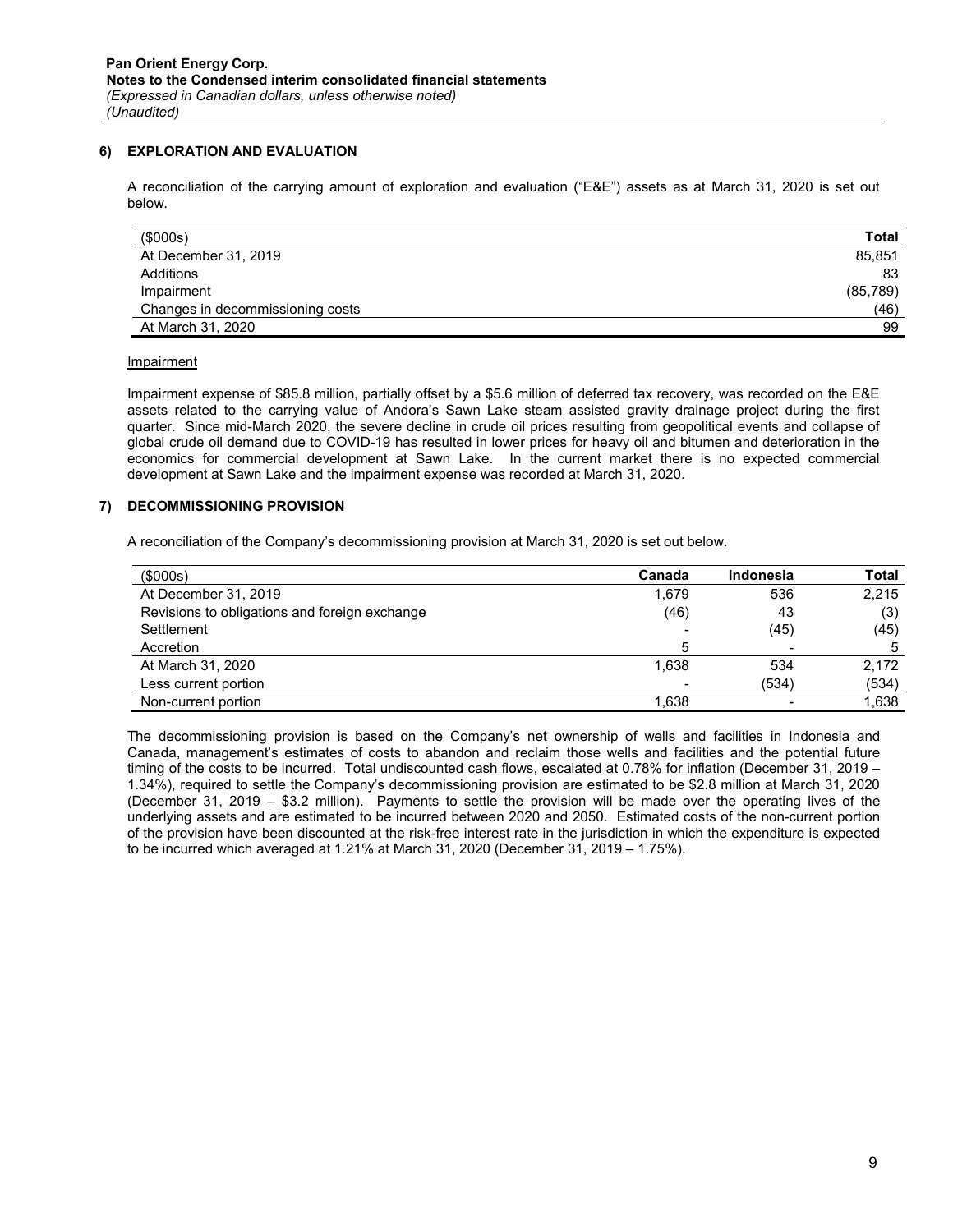#### 8) SHARE CAPITAL

#### (a) Authorized

Unlimited Common Voting Shares Unlimited Preferred Shares

#### (b) Issued and Outstanding Class A Common Shares

|                                                 | <b>Shares</b>            | <b>Shares</b> | Amount                   |
|-------------------------------------------------|--------------------------|---------------|--------------------------|
| Common Shares                                   | <b>Issued</b>            | Outstanding   | (\$000s)                 |
| Balance as at December 31, 2019                 | 54.696.007               | 54.496.007    | \$91.131                 |
| Shares purchased under normal course issuer bid | $\overline{\phantom{a}}$ | (1,096,000)   | (1,833)                  |
| Shares cancelled                                | (1.296.000)              |               | $\overline{\phantom{0}}$ |
| Balance as at March 31, 2020                    | 53,400,007               | 53,400,007    | \$89.298                 |

In May 2019, the Company renewed its normal course issuer bid through the TSX-V to continue the ability to purchase its common shares. Under the terms of the bid, Pan Orient is authorized to purchase, for cancellation, up to 4,504,064 of its common shares (10% of the public float), subject to a maximum of 1,098,008 common shares (2% of the 54,900,407 issued and outstanding common shares) during any 30 day period. The ability to purchase common shares under the bid commenced on May 16, 2019 and ends one year after commencement or on the earlier date on which Pan Orient has either acquired the maximum number of common shares specified above or otherwise decided not to make any further purchases.

During the first quarter of 2020, the Company purchased 1,096,000 shares under a normal course issuer bid at prices ranging from \$0.60 to \$0.65 per share, averaging \$0.63. Subsequent to March 31, 2020, the Company purchased an additional 440,500 shares at an average per share of \$0.48.

#### (c) Options to Purchase Common Shares

|                                                       | Weighted<br>Average                     |
|-------------------------------------------------------|-----------------------------------------|
| Options <sup>(1)</sup>                                | <b>Number of Exercise Price</b><br>(\$) |
| Options outstanding at December 31, 2019<br>5,115,000 | 1.45                                    |
| Expired<br>(2, 180, 000)                              | 1.43                                    |
| Options outstanding at March 31, 2020<br>2,935,000    | 1.47                                    |

(1) These options are held by directors, senior management, employees and consultant of the Company.

|               |           | <b>Options Outstanding at</b><br>March 31, 2020 |              |                | <b>Options Exercisable at</b><br>March 31, 2020 |              |
|---------------|-----------|-------------------------------------------------|--------------|----------------|-------------------------------------------------|--------------|
|               |           | Weighted                                        | Weighted     |                | Weighted                                        | Weighted     |
|               |           | Average                                         | Average      |                | Average                                         | Average      |
|               |           | Exercise                                        | Remaining    |                | Exercise                                        | Remaining    |
| Exercise      | Number of | Price                                           | Contractual  | Number of      | Price                                           | Contractual  |
| Price $(\$)$  | Options   | (\$)                                            | Life (years) | <b>Options</b> | $($ \$                                          | Life (years) |
| 1.09          | 1,560,000 | 1.09                                            | 2.86         | 1,560,000      | 1.09                                            | 2.86         |
| 1.90          | 1,375,000 | 1.90                                            | 3.97         | 916,670        | 1.90                                            | 3.97         |
| $1.09 - 1.90$ | 2,935,000 | 1.47                                            | 3.38         | 2,476,670      | 1.39                                            | 3.27         |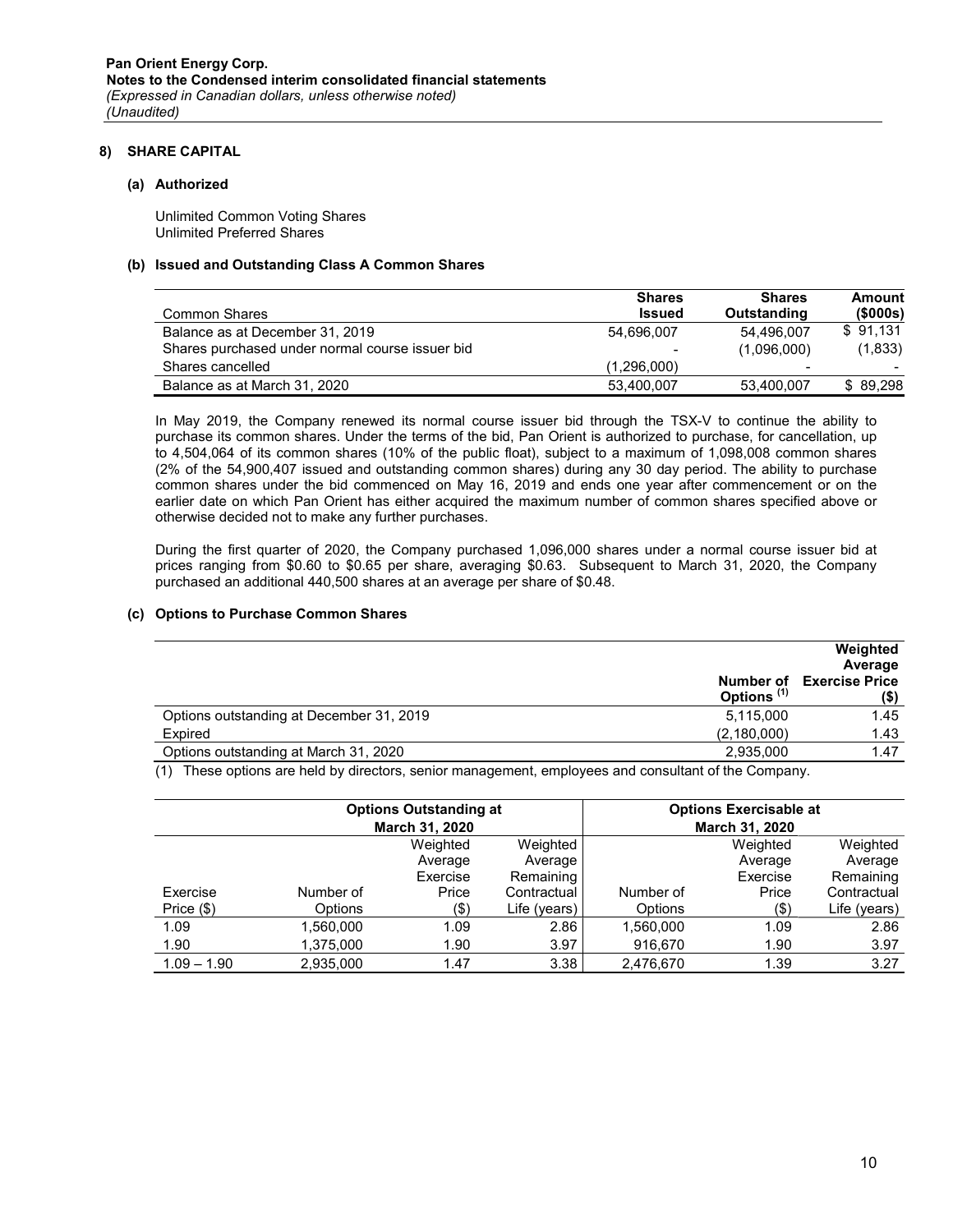#### (d) Andora Energy Corporation

#### i) Issued and Outstanding Class A Common Shares

As at March 31, 2020 Andora had 100.1 million (December 31, 2019 – 100.1 million) common shares issued and outstanding of which Pan Orient held 71.8% (December 31, 2019 – 71.8%).

#### ii) Options to Purchase Common Shares of Andora

|            |           |                                                  |                               |           | Number of<br>options  | Weighted<br>average<br>exercise price<br>(\$) |
|------------|-----------|--------------------------------------------------|-------------------------------|-----------|-----------------------|-----------------------------------------------|
|            |           | Balance as at December 31, 2019 & March 31, 2020 |                               |           | 9,500,000             | 0.15                                          |
|            |           | <b>Options Outstanding at</b>                    | <b>Options Exercisable at</b> |           |                       |                                               |
|            |           | March 31, 2020                                   |                               |           | March 31, 2020        |                                               |
|            |           |                                                  | Weighted                      |           |                       | Weighted                                      |
|            |           | Weighted                                         | Average                       |           | Weighted              | Average                                       |
|            |           | Average                                          | Remaining                     |           | Average               | Remaining                                     |
| Exercise   | Number of | <b>Fxercise Price</b>                            | Contractual                   | Number of | <b>Exercise Price</b> | Contractual                                   |
| Price (\$) | Options   | (\$)                                             | Life (years)                  | Options   | (\$)                  | Life (years)                                  |
| 0.15       | 9,500,000 | 0.15                                             | 0.59                          | 9,500,000 | 0.15                  | 0.59                                          |

#### iii) Convertible Credit Facility

Andora entered into a convertible loan agreement with Pan Orient on January 30, 2018 whereby Andora can draw up to \$2 million against a revolving credit facility. The loan bears interest at HSBC Canada prime rate for commercial loans in Canadian dollars plus three percent, per annum. Any principal drawn against the credit facility, including accrued interest (collectively, "outstanding amount"), is repayable upon demand or by December 31, 2022, whichever is earlier. Security for repayment of any outstanding amount is provided by a general security agreement creating a first fixed charge over all of Andora's property, subject to certain permitted encumbrances. Pan Orient has the option under the loan agreement to convert the outstanding amount, or a portion thereof, into Andora's common shares at a price of \$0.15 per share. In January 2020, the Company increased the revolving credit facility limit by \$500,000 under the same terms and conditions as the existing credit facility. As at March 31, 2020, a total of \$2.3 million (December 31, 2019 - \$2.0 million) was drawn against the credit facility and the undrawn balance is available for use. As a result of the impairment of Andora's E&E assets, the facility due from Andora is not expected to be collected in the foreseeable future (note 6).

#### (e) Earnings per Share Attributable to Common Shareholders

A reconciliation of the weighted average number of common shares used to calculate diluted net income (loss) per share is as follows:

|                                                    | <b>Three Months Ended</b><br>March 31 |            |
|----------------------------------------------------|---------------------------------------|------------|
|                                                    | 2020                                  | 2019       |
| Weighted average common shares – basic and diluted | 54.329.512                            | 54.900.407 |

Options were not included in the computation of weighted average diluted common shares because they were antidilutive.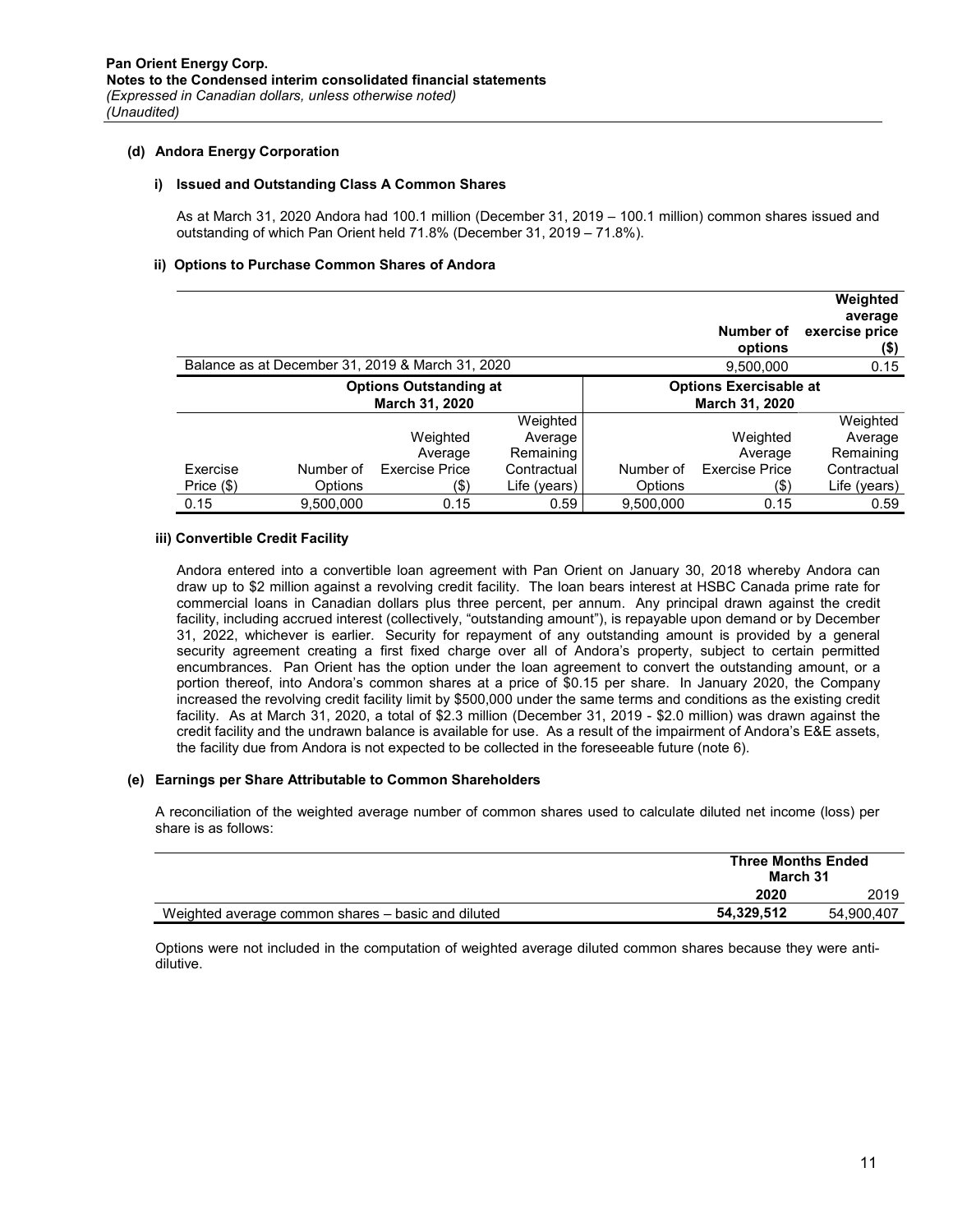# 9) FINANCIAL INSTRUMENTS

As at March 31, 2020 the following financial instruments were denominated in currencies other than the Canadian dollar:

|                                                          | March 31, 2020   |                  | December 31, 2019 |             |  |
|----------------------------------------------------------|------------------|------------------|-------------------|-------------|--|
|                                                          |                  | <b>Indonesia</b> |                   | Indonesia   |  |
|                                                          | <b>US dollar</b> | Rupiah           | US dollar         | Rupiah      |  |
|                                                          | (5000s)          | (000s)           | (\$000s)          | (000s)      |  |
| Cash and cash equivalents                                | 12.498           | 76.155           | 12.939            | 12,065      |  |
| Accounts receivable                                      |                  |                  | 9                 |             |  |
| Deposits                                                 | 24               | 252.229          | 15                | 214.226     |  |
| Accounts payable and accrued liabilities                 | (2,094)          | (291, 693)       | (2,219)           | (2,641,456) |  |
| Net exposure in foreign currency                         | 10.429           | 36,691           | 10,744            | (2,415,165) |  |
| Net exposure in Canadian dollars <sup>(1)</sup> (\$000s) | 14.797           | 3                | 13.941            | (228)       |  |

(1) Translated at March 31, 2020 and December 31, 2019 exchange rates.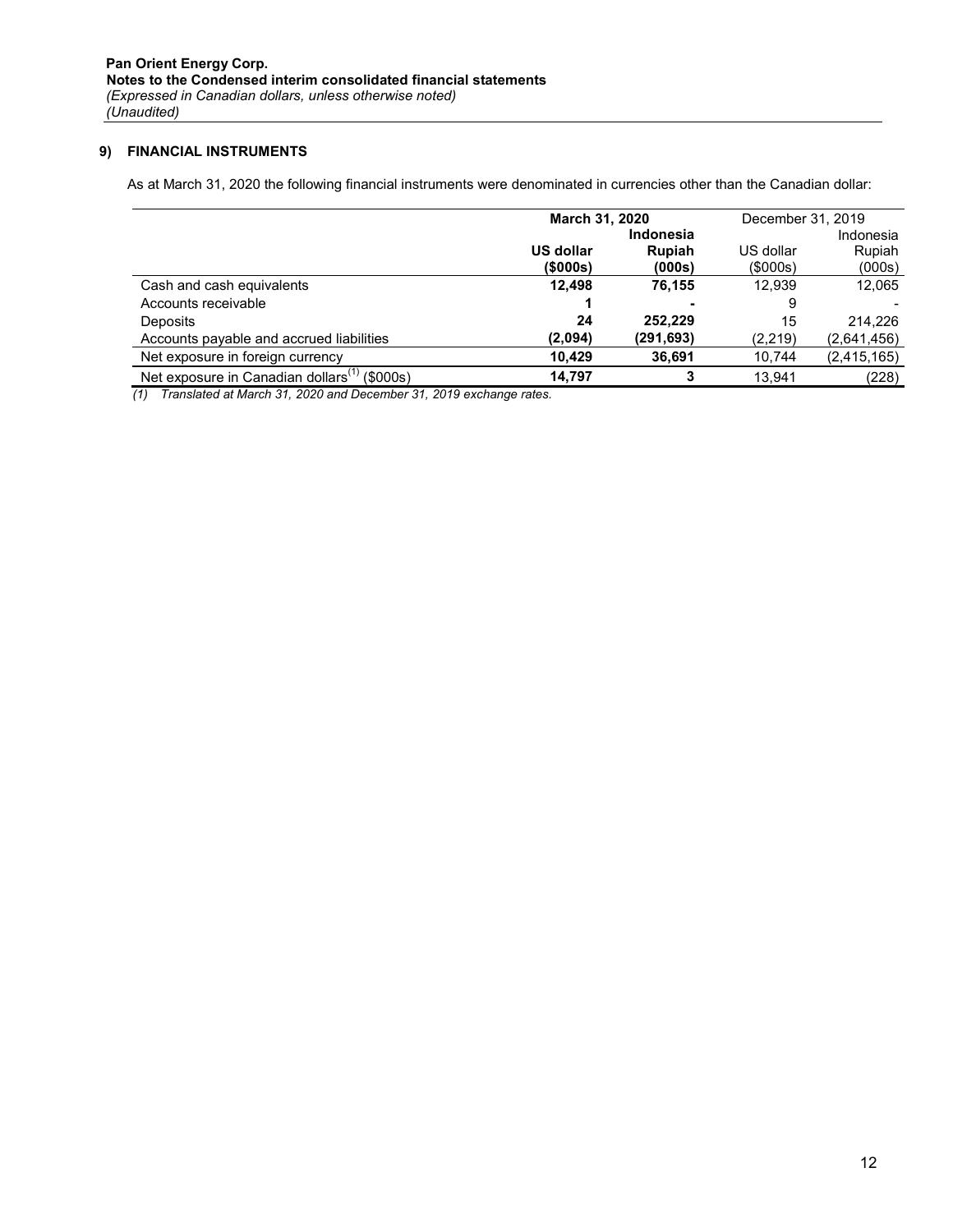#### 10) SEGMENTED INFORMATION

The Company operates in three countries and each country is considered a reportable segment. The three segments consist of: 1) interest in joint venture in partially developed conventional petroleum and natural gas properties in Thailand; 2) an undeveloped heavy oil property in Canada and 3) discontinued operations in Indonesia. The following table provides information for each geographical segment for the periods ended March 31:

| As at:                        |          | <b>March 31, 2020</b> |        |        |                          | December 31, 2019        |         |         |
|-------------------------------|----------|-----------------------|--------|--------|--------------------------|--------------------------|---------|---------|
| (\$000s)                      | Thailand | Indonesia             | Canada | Total  | Thailand                 | Indonesia                | Canada  | Total   |
| Property, plant and equipment |          |                       | 379    | 379    | $\overline{\phantom{0}}$ | $\overline{\phantom{0}}$ | 395     | 395     |
| Exploration and evaluation    |          |                       | 99     | 99     | $\overline{\phantom{0}}$ | $\overline{\phantom{0}}$ | 85.851  | 85,851  |
| Other assets                  | 30.209   |                       | 29.885 | 60.165 | 34.127                   | 177                      | 26.106  | 60.410  |
| Total assets                  | 30.209   |                       | 30.363 | 60.643 | 34.127                   |                          | 112.352 | 146,656 |

| <b>Three Months Ended:</b>                  |          | March 31, 2020   |           |           |          | March 31, 2019 |          |                |
|---------------------------------------------|----------|------------------|-----------|-----------|----------|----------------|----------|----------------|
| (\$000s)                                    | Thailand | <b>Indonesia</b> | Canada    | Total     | Thailand | Indonesia      | Canada   | Total          |
| Income from joint venture                   | 556      |                  |           | 556       | 654      |                |          | 654            |
| General and administrative                  |          |                  | 568       | 574       | 8        |                | 800      | 808            |
| Stock based compensation                    |          |                  | 127       | 127       |          |                | 393      | 393            |
| Amortization and depreciation               |          |                  | 14        | 14        |          |                | 14       | 14             |
| Impairment                                  |          |                  | 85,799    | 85,799    |          |                |          | $\blacksquare$ |
| Finance income                              |          |                  | (109)     | (109)     |          |                | (67)     | (67)           |
| Foreign exchange loss (gain)                |          |                  | (1, 519)  | (1, 519)  |          |                | 455      | 455            |
| Total expenses                              | 6        |                  | 84,880    | 84,886    | 8        |                | 1,595    | 1,603          |
| Deferred income tax recovery                |          |                  | (5, 574)  | (5, 574)  |          |                | (85)     | (85)           |
| Net income (loss) from continued operations | 550      |                  | (79, 306) | (78, 756) | 646      |                | (1, 510) | (864)          |
| Net loss from discontinued operations       |          | (465)            |           | (465)     |          | (9)            |          | (9)            |
| Net income (loss)                           | 550      | (465)            | (79, 306) | (79, 221) | 646      | (9)            | (1,510)  | (873)          |
| Net income (loss) attributable to:          |          |                  |           |           |          |                |          |                |
| Common shareholders                         | 550      | (465)            | (57, 202) | (57, 117) | 646      | (9)            | (1, 486) | (849)          |
| Non-controlling interest                    |          |                  | (22, 104) | (22, 104) |          |                | (24)     | (24)           |
| Net income (loss)                           | 550      | (465)            | (79, 306) | (79, 221) | 646      | (9)            | (1, 510) | (873)          |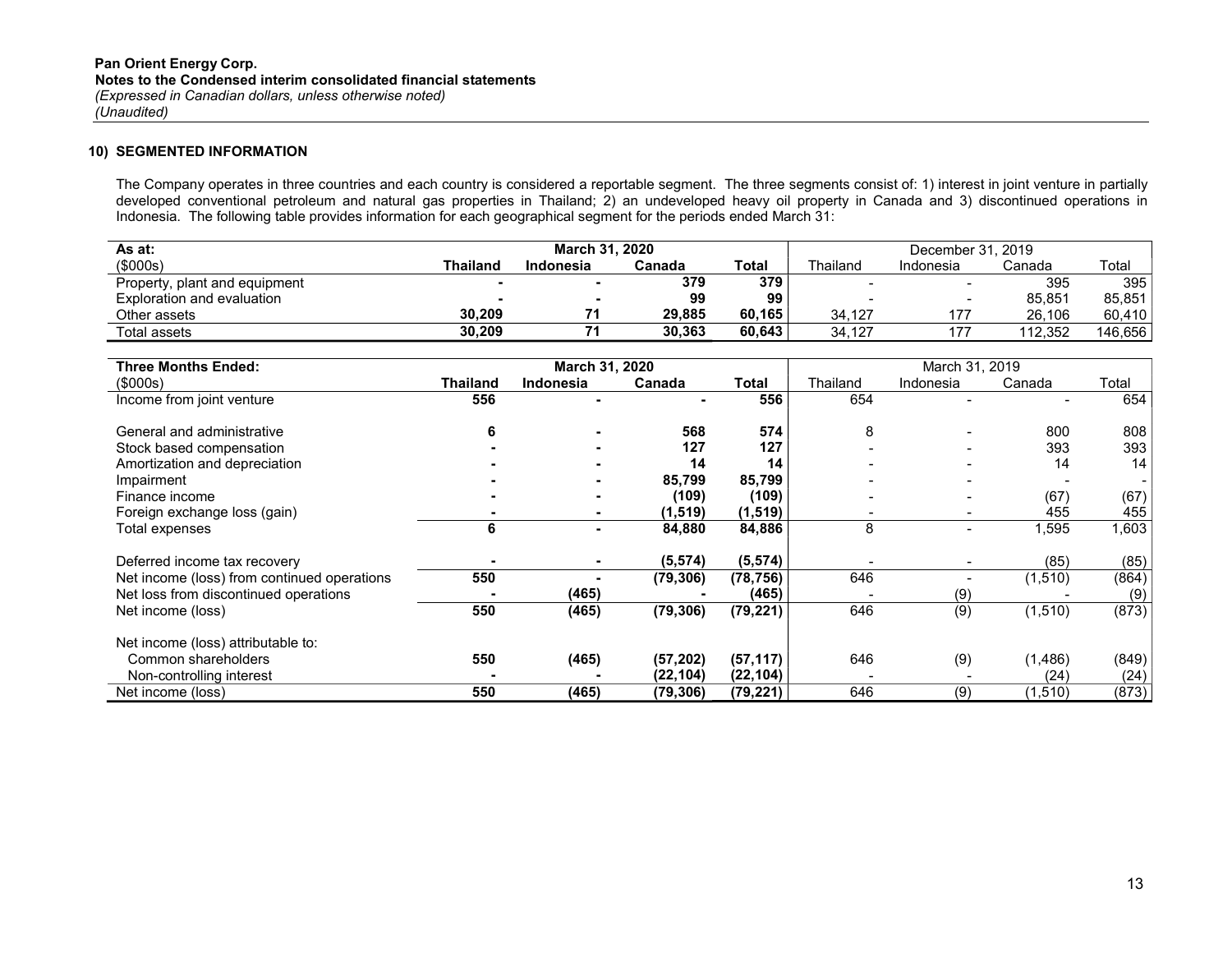#### 11) COMMITMENTS

As at March 31, 2020 the Company's estimated outstanding capital commitments are as follows:

|                                              |                                                          | <b>Estimated Net Financial Commitment (1)</b> |                                |  |  |
|----------------------------------------------|----------------------------------------------------------|-----------------------------------------------|--------------------------------|--|--|
| <b>Country and</b><br><b>Concession Name</b> | <b>Remaining Work Program</b><br><b>Commitment</b>       | <b>Obligation Ending</b>                      | CAD <sup>(3)</sup><br>(\$000s) |  |  |
| <b>Thailand Joint Venture</b>                |                                                          |                                               |                                |  |  |
| Concession L53                               | Surface reservation fee <sup>(2)</sup><br>$\blacksquare$ | January 2021                                  |                                |  |  |
| <b>Total Thailand</b>                        |                                                          |                                               |                                |  |  |
|                                              | Canadian Heavy Oil Sands - Andora Energy Corporation     |                                               |                                |  |  |
| Sawn Lake, Alberta                           | Natural gas pipeline tariff<br>$\blacksquare$            | April 1, 2022 to March 31, 2030               | 719                            |  |  |
| <b>Total Canada</b>                          |                                                          |                                               | 719                            |  |  |
|                                              |                                                          |                                               | 719                            |  |  |

(1) Actual expenditures required to carry out these commitments may be significantly different from the estimates. The Company intends to fund commitments through expected cash flows from Thailand and the Company's existing working capital.

(3) Translated at March 31, 2020 exchange rates from the source currency in which the commitments were denominated in.

<sup>(2)</sup> The original nine year exploration period for Concession L53 expired on January 7, 2016. The Government of Thailand has approved a "reserved area" within Concession L53 for up to five years, with the payment of a surface reservation fee of \$0.8 million, for each year Pan Orient Energy (Siam) Ltd. elects to retain the reserved area. Pan Orient Energy (Siam) Ltd. is entitled to receive a refund of the surface reservation fee for a particular year in an amount equal to the petroleum exploration expenditures spent in that year within the reserved area up to the reservation fee paid. Pan Orient Energy (Siam) Ltd. intends to spend at least the full amount each year the reserved area is renewed and, therefore, it is expected that the annual reservation fee will be fully refunded. During 2020, Pan Orient Energy (Siam) Ltd. paid the fifth and final year deposit for the remaining portion of the "reserved area" and received the refund from the fourth year deposit. On January 7, 2021, the "reserved area" exploration lands will expire and only exploration and development lands within the production license areas will remain (with a 20 year primary term to January 7, 2026 plus an additional 10 year renewal period that can be applied for).